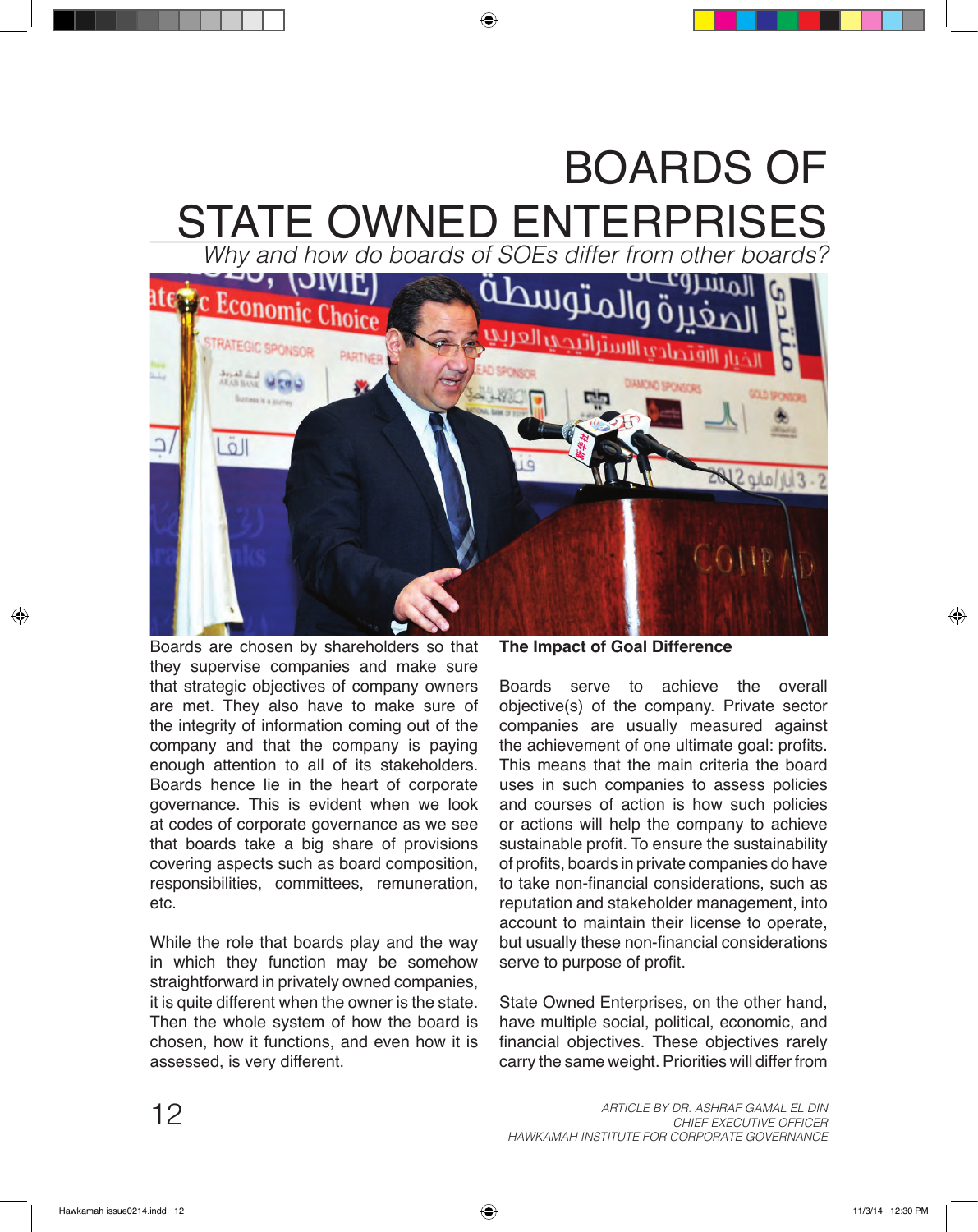time to time based on so many factors that we cannot cover here. What complicates things further is that in many cases these objectives conflict with one another. Focusing on social objectives will normally be at the expense of financial objectives and so on. Even when governments establish companies to achieve profits, political and social pressures usually make it impossible to focus on profits as the main objective. SOEs are sometimes used to create jobs for the unemployed, and sometimes for the unemployable, they are used to provide low price goods and services to the poor, or to prevent monopolies of some national resources or strategic goods, etc.

## **Oversight Challenge**

The multiple conflicting objectives phenomenon has a direct impact on boards of SOEs. It makes their oversight role somehow ambiguous. On what basis can board members then assess strategic policies? Which objectives carry more weight than others now? Will there be changes in such weights in the near future?

Some of these companies will fall under political pressure to take certain decisions or to adopt certain policies that boards may not be able to refuse or even to examine freely or thoroughly. Examples include making certain investment or entering into joint ventures. Less strategic examples include introducing certain new products or services, using certain inputs or specific suppliers, serving certain markets, or using specific pricing structures. In an ideal world, such decisions are proposed by the management and discussed by the board. While the board should hold the management accountable for the outcome of their policies, in the examples given above, this cannot happen. The question then becomes "to what extent can the financial performance, or even the overall performance, of the company be attributed to the management or to the board itself"?

Therefore, one of the recommendations of the SOE guidelines on CG released by the Organization for Economic Cooperation and Development, the OECD, is that the government must have a clear vision for its ownership. In other words each government must ask itself "why do we own this company"? The answer to that question will then be reflected on how the board can assess the policies and management of that specific company. The ownership objective is also used to evaluate the success or failure of the board. The OECD guidelines state that if the government is to use an SOE to achieve social or political objectives, this can happen with two conditions; it must be disclosed properly and the cost of doing so must be calculated and paid for by the government not by the company itself.

## **Director Independence & Fiduciary Responsibility**

Another dilemma for SOE boards is independence and integrity. When shareholders elect the board, they make sure that the board understands the mandate of the company. The board is then left to do its job and is evaluated annually. In SOE boards, the board is usually appointed by politicians or by Ministers or by senior government officials. Many appointed directors are in fact themselves public servants coming from different government bodies. This exercise raises some concerns about board independence and whether SOE directors are loyal to the companies that they serve or to the executives and officials who appointed them there. If appointed directors are not qualified enough or if they lack the experience needed to be effective board members, then there is a possibility that they become "shadow directors". In other words, if directors are not qualified enough or they do not have free decision making powers, it is actually the politicians and Ministers who are influencing board decisions. From the legal stand point,